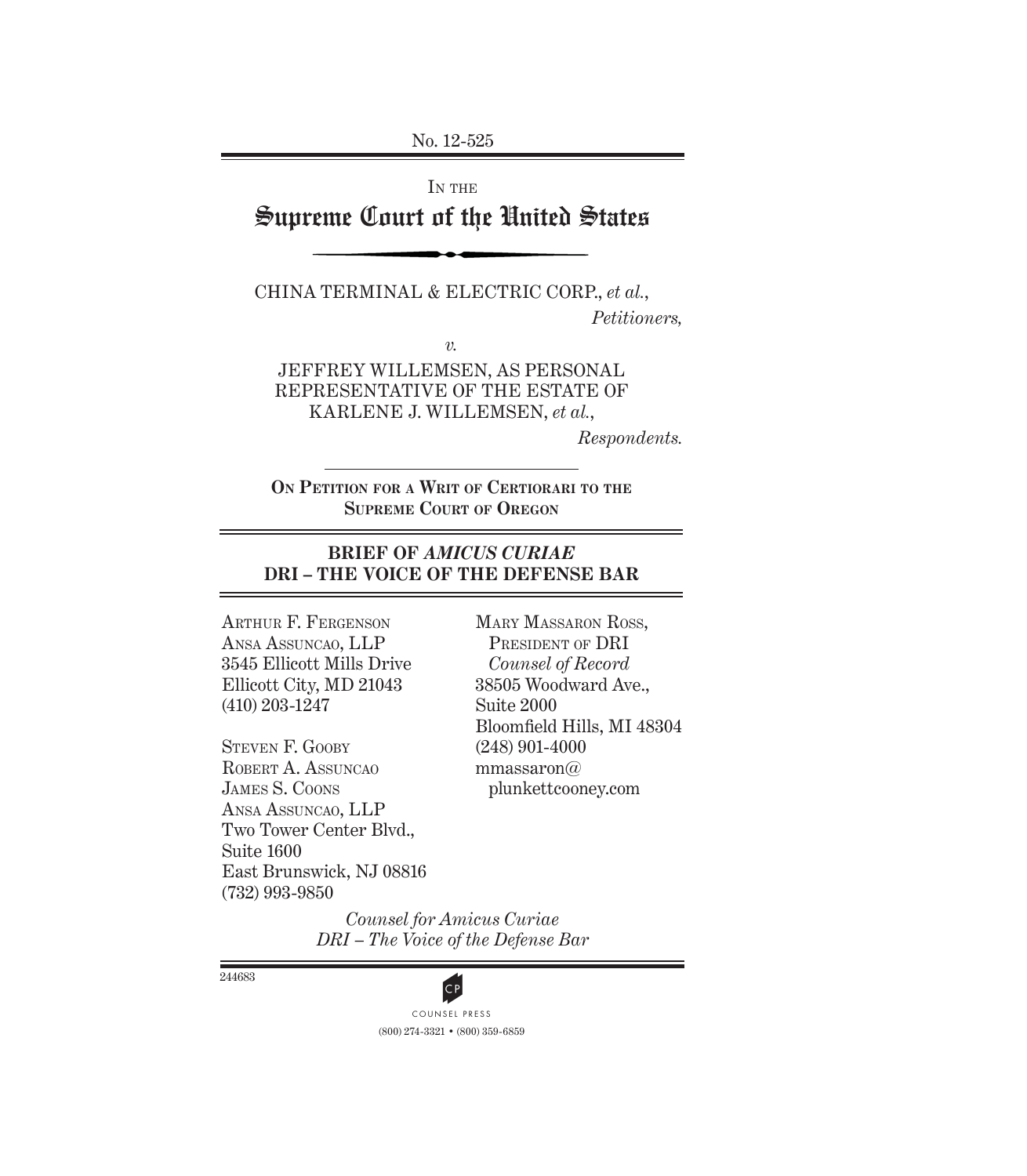## **TABLE OF CONTENTS**

| Page                                                                                                                                                                             |
|----------------------------------------------------------------------------------------------------------------------------------------------------------------------------------|
| TABLE OF CONTENTS                                                                                                                                                                |
| TABLE OF CITED AUTHORITIES  ii                                                                                                                                                   |
| INTEREST OF AMICUS CURIAE 1                                                                                                                                                      |
| SUMMARY OF ARGUMENT2                                                                                                                                                             |
|                                                                                                                                                                                  |
| AFTER REMAND BY THIS COURT, THE<br>OREGON SUPREME COURT FAILED TO<br>GIVE FULL CONSIDERATION TO THE<br>OPINIONS IN J. McINTYRE AND VIOLATED<br>PETITIONERS' DUE PROCESS RIGHTS 5 |
|                                                                                                                                                                                  |
| B. The J. McIntyre Concurrence 6                                                                                                                                                 |
| $C_{\cdot}$<br>The J. McIntyre Plurality and<br>Concurrence, Compared8                                                                                                           |
| The Oregon Supreme Court's Failure<br>D.<br>to Consider the Second Prong of the J.<br>McIntyre Concurrence10                                                                     |
|                                                                                                                                                                                  |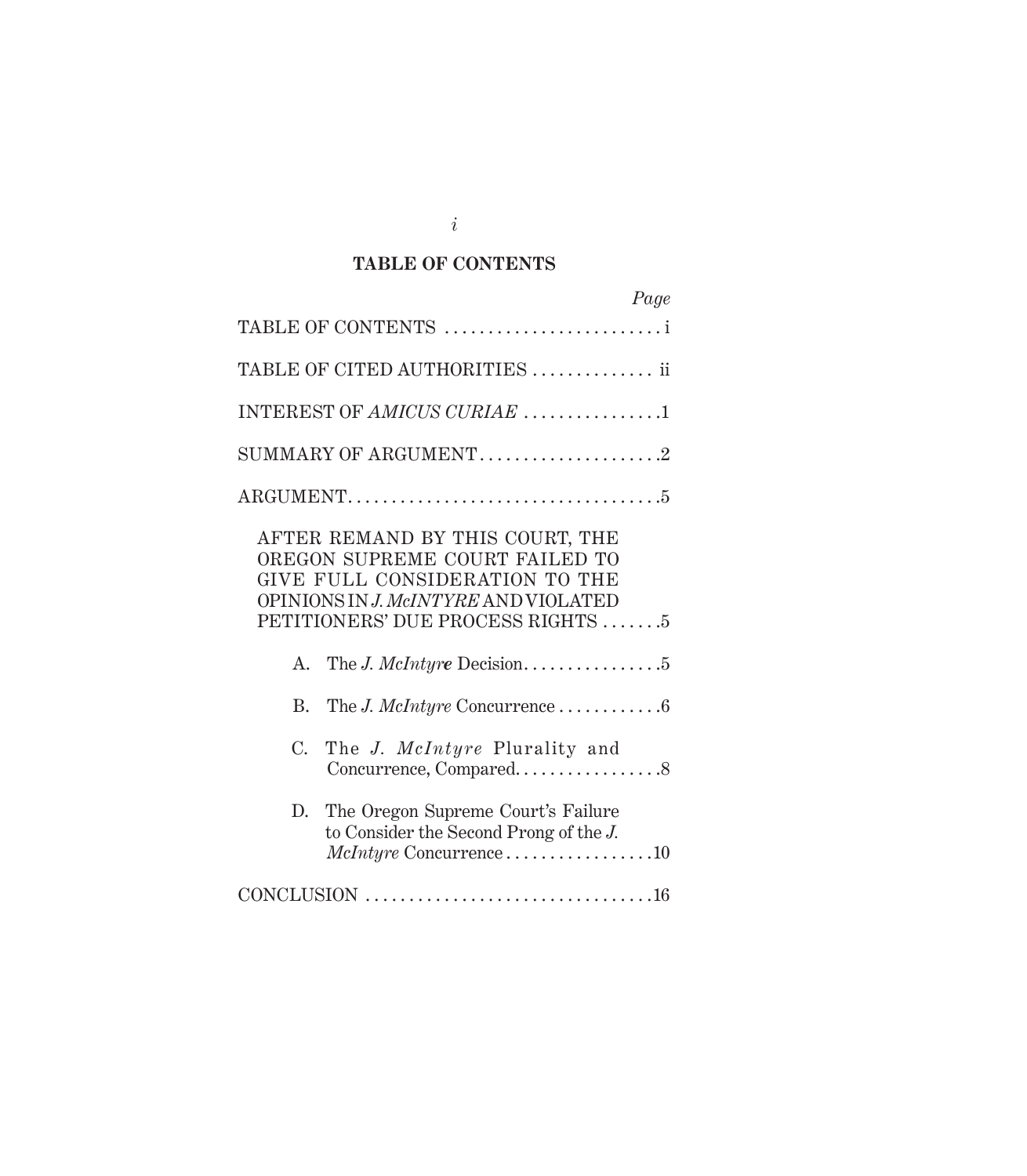# **TABLE OF CITED AUTHORITIES**

*ii*

*Page*

# **CASES**

| Asahi Metal Industry Co. v.               |
|-------------------------------------------|
| Superior Court of California,             |
|                                           |
| Goodyear Dunlop Tires Operations, S.A. v. |
| Brown,                                    |
|                                           |
| International Shoe Co. v. Washington,     |
|                                           |
| J. McIntyre Machinery, Ltd. v. Nicastro,  |
|                                           |
|                                           |
| Nicastro v. McIntyre Mach. Am., Ltd.,     |
|                                           |
| Shaffer v. Heitner,                       |
|                                           |
| World-Wide Volkswagen Corp. v. Woodson,   |
|                                           |
| <b>RULES</b>                              |
|                                           |
|                                           |
|                                           |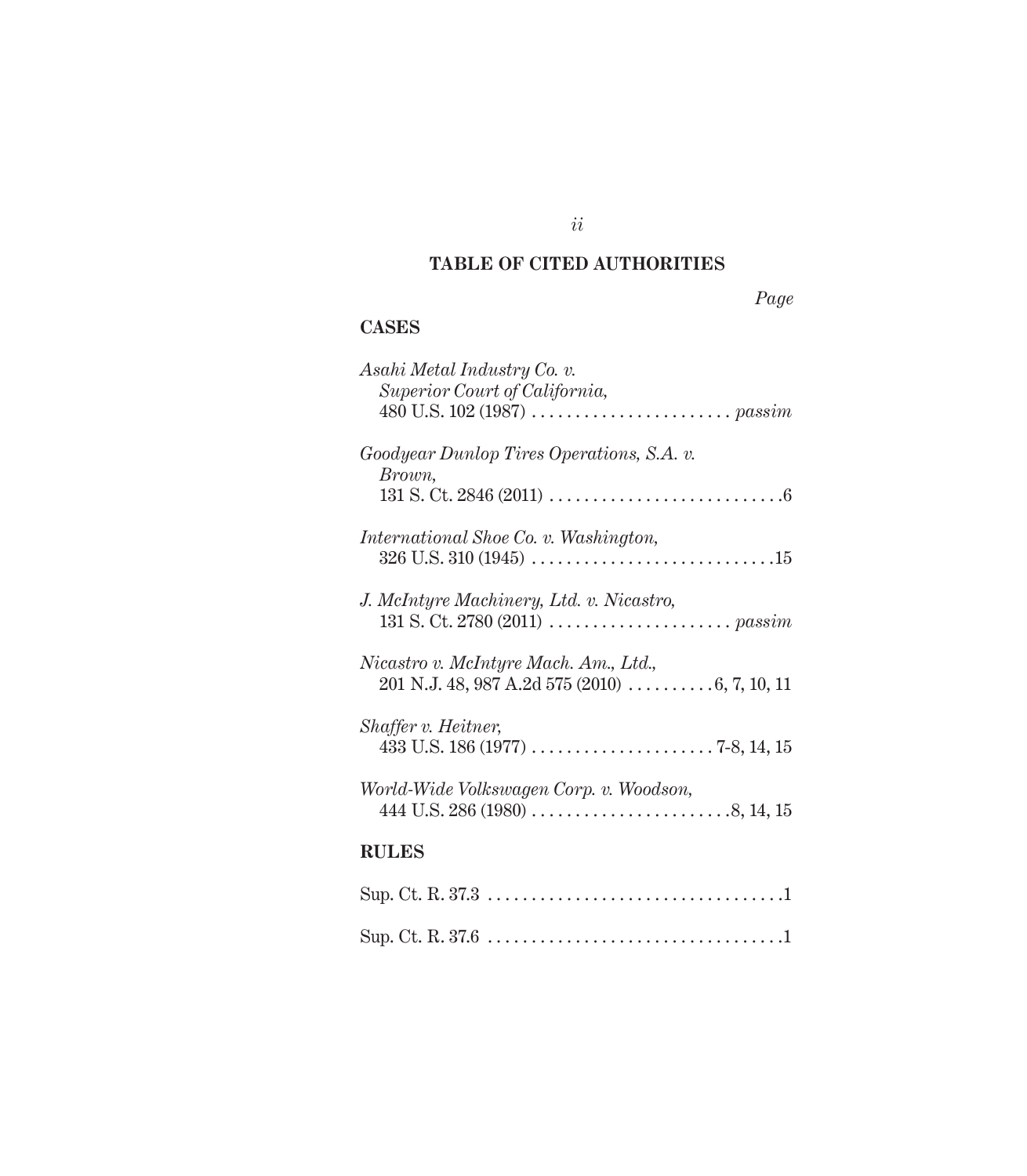#### **INTEREST OF** *AMICUS CURIAE***<sup>1</sup>**

*Amicus curiae* DRI–The Voice of the Defense Bar ("DRI") is an international membership organization of more than 23,000 attorneys engaged in the defense of civil litigation. DRI is committed to enhancing the skills, effectiveness, and professionalism of defense attorneys in furtherance of their clients' interests. Because of this commitment, DRI seeks to address issues germane to defense attorneys and the civil justice system. DRI has long been a voice in the ongoing effort to make the civil justice system more fair, efficient, and consistent. To promote its objectives, DRI participates as *amicus curiae* in cases that raise issues of vital concern to its members, their clients, and the judicial system.

DRI is particularly well-suited to provide this Court with context for the important constitutional issues raised by this case. DRI's members routinely defend domestic and international clients in product liability litigation across the United States, in both federal and state courts. DRI and its members have extensive experience defending individuals and companies in jurisdictions where their due process rights under the Constitution are at stake. When defendants lack either the requisite qualitative contacts

<sup>1.</sup> Pursuant to Supreme Court Rule 37.6, *amicus curiae* DRI states that no counsel for any party authored this brief in whole or in part and that no entity or person, aside from *amicus curiae,* its members, and its counsel, made any monetary contribution toward the preparation or submission of this brief. Pursuant to Supreme Court Rule 37.3, counsel of record for all parties received timely notice of amicus curiae's intent to file this brief. Petitioners and respondent have consented to the filing of this brief and letters reflecting their consent have been filed with the Clerk of the Court.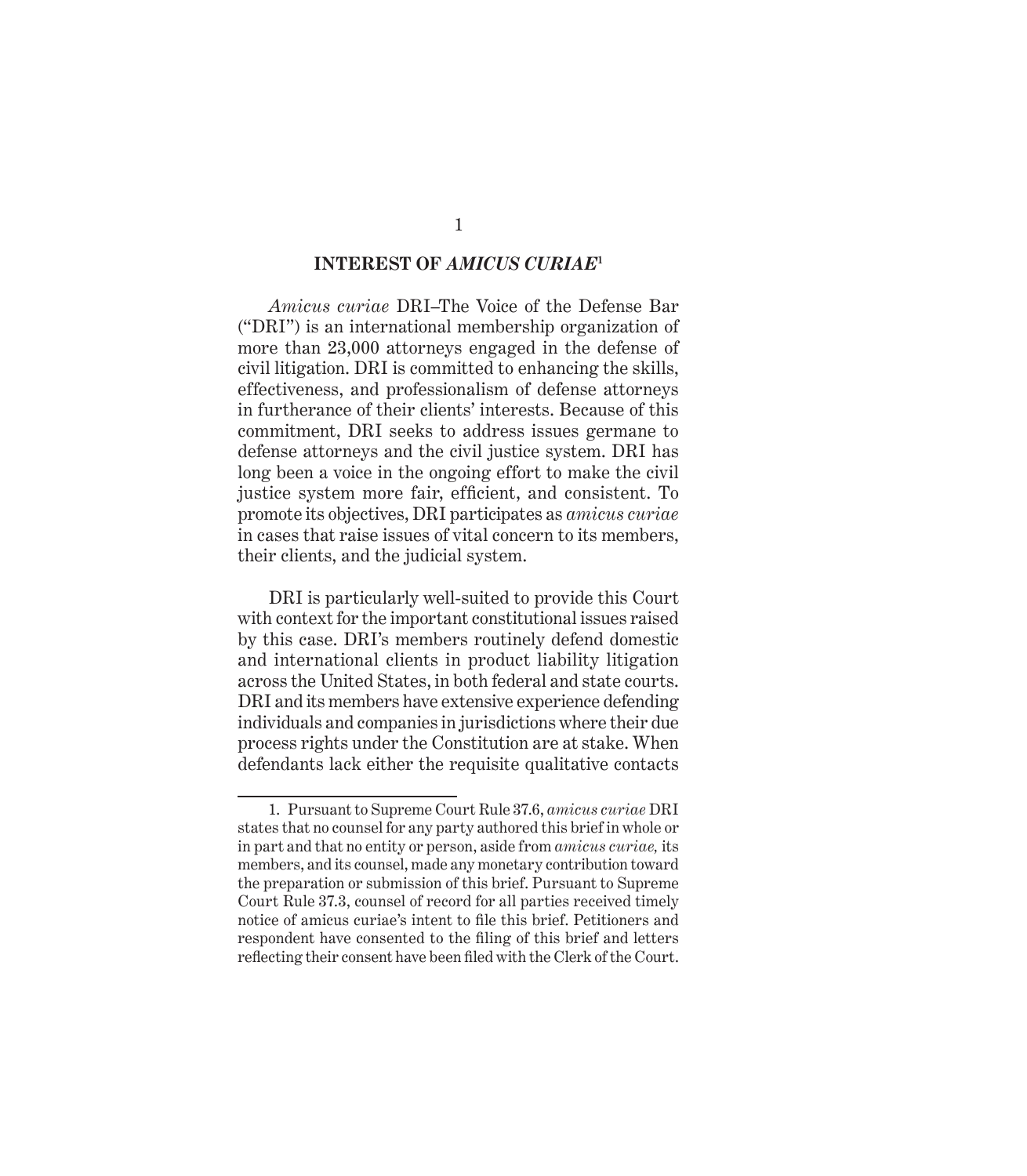or quantitative activity for the exercise of personal jurisdiction, they should not be haled into a state's courts in violation of their constitutional rights. DRI members have a significant interest in enforcing and protecting those rights.

DRI submits this brief to underscore the limits that due process principles place on a court's exercise of personal jurisdiction over a foreign defendant, and to illustrate the profound consequences for foreign product manufacturers of all kinds—in Oregon and elsewhere if the Oregon Supreme Court's exercise of adjudicative jurisdiction over such defendants based solely on the number of their products that make their way into that state is permitted to stand.

#### **SUMMARY OF ARGUMENT**

By exercising personal jurisdiction over a Taiwanese component product manufacturer with no connection to Oregon, the Oregon Supreme Court committed a fundamental error in purporting to apply the concurrence in *J. McIntyre Machinery, Ltd. v. Nicastro*, 131 S. Ct. 2780 (2011) ("*J. McIntyre*"). *J. McIntyre* requires a foreign product manufacturer or seller to have both quantitative activity and qualitative contacts with a state before adjudicative jurisdiction may be exercised. The Oregon Supreme Court conflated these two distinct jurisdictional requirements into just one–sales volume– ignoring the critical requirement that a defendant have some qualitative contact with the forum state. Despite professing adherence to Justice Breyer's concurrence, the Oregon Supreme Court reached the unconstitutional result that personal jurisdiction may be exercised in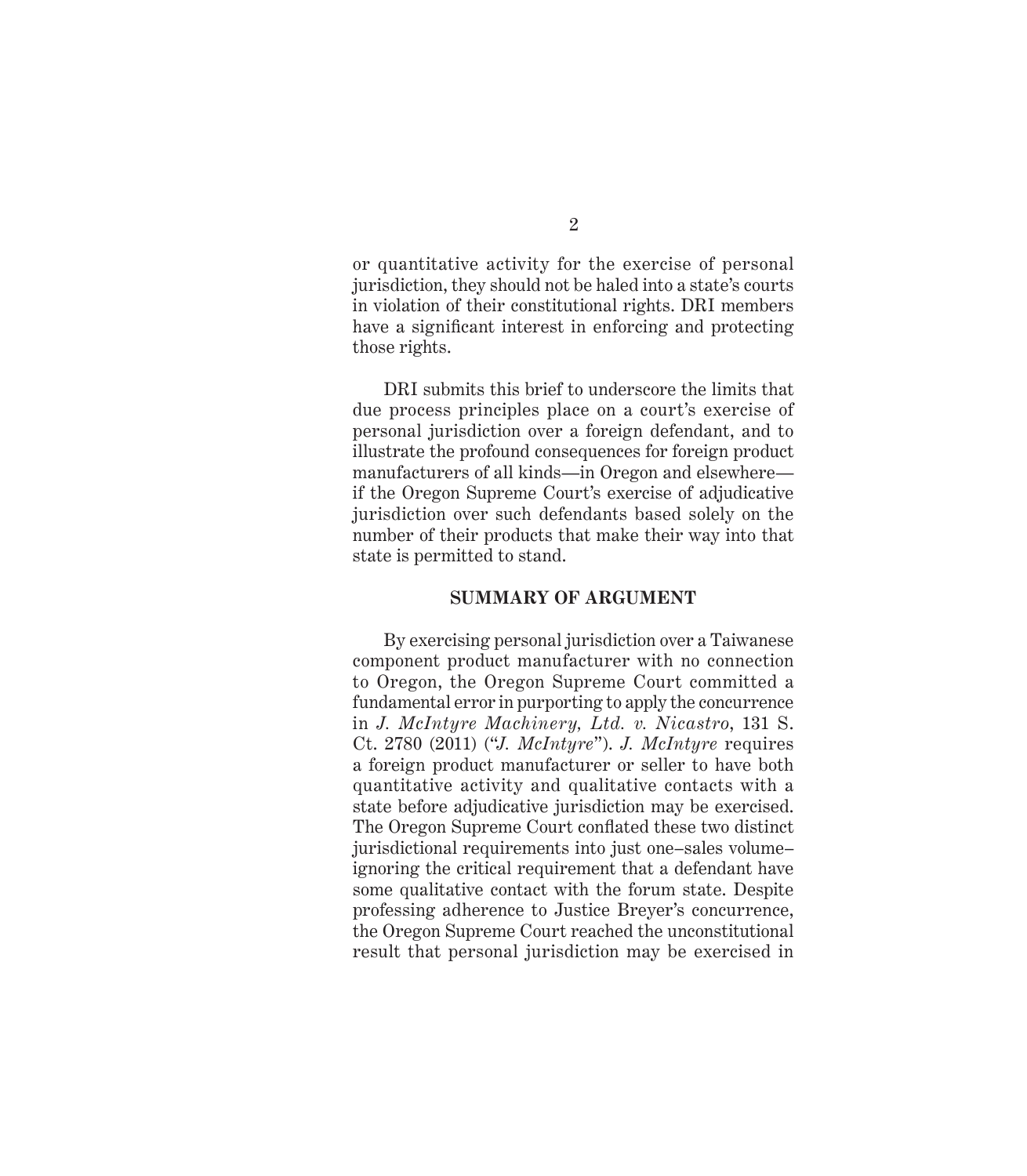Oregon's courts based solely on the volume of a foreign defendant's goods that end up in Oregon (so long as it is adequately greater than one), even where, as here, a component manufacturer had no contacts with Oregon.

The Oregon Supreme Court conceded that the four Justices in the *J. McIntyre* plurality would likely conclude that due process would be violated by the exercise of personal jurisdiction over the defendant Petitioners, China Terminal & Electric Corp. and CTE Tech Corp. (collectively, "CTE"). To reach its decision that the exercise of jurisdiction over CTE in Oregon was proper, the lower court relied primarily on its analysis of the concurrence in *J. McIntyre*. In doing so, however, the lower court turned a discussion by the concurrence on its head, converting Justice Breyer's statement that this Court's precedents do not find that a single isolated sale alone is enough for personal jurisdiction into a blanket rule that a regular course of sales is all that is required to satisfy constitutional due process for the exercise of adjudicative jurisdiction.

The Oregon Supreme Court's substitution of the "more than a single sale" factor for the bedrock due process requirement that a defendant have minimum qualitative contacts with the forum state does violence to the *J. McIntyre* concurrence and the plurality, and to the due process rights of CTE and countless other foreign manufacturers of components in finished products sold to Oregonians. An adequate quantum of a defendant's product found in the forum state may be necessary but is not a sufficient condition. Although the Oregon Supreme Court found constitutional solace in quantum as the singular operative requirement, its decision does not,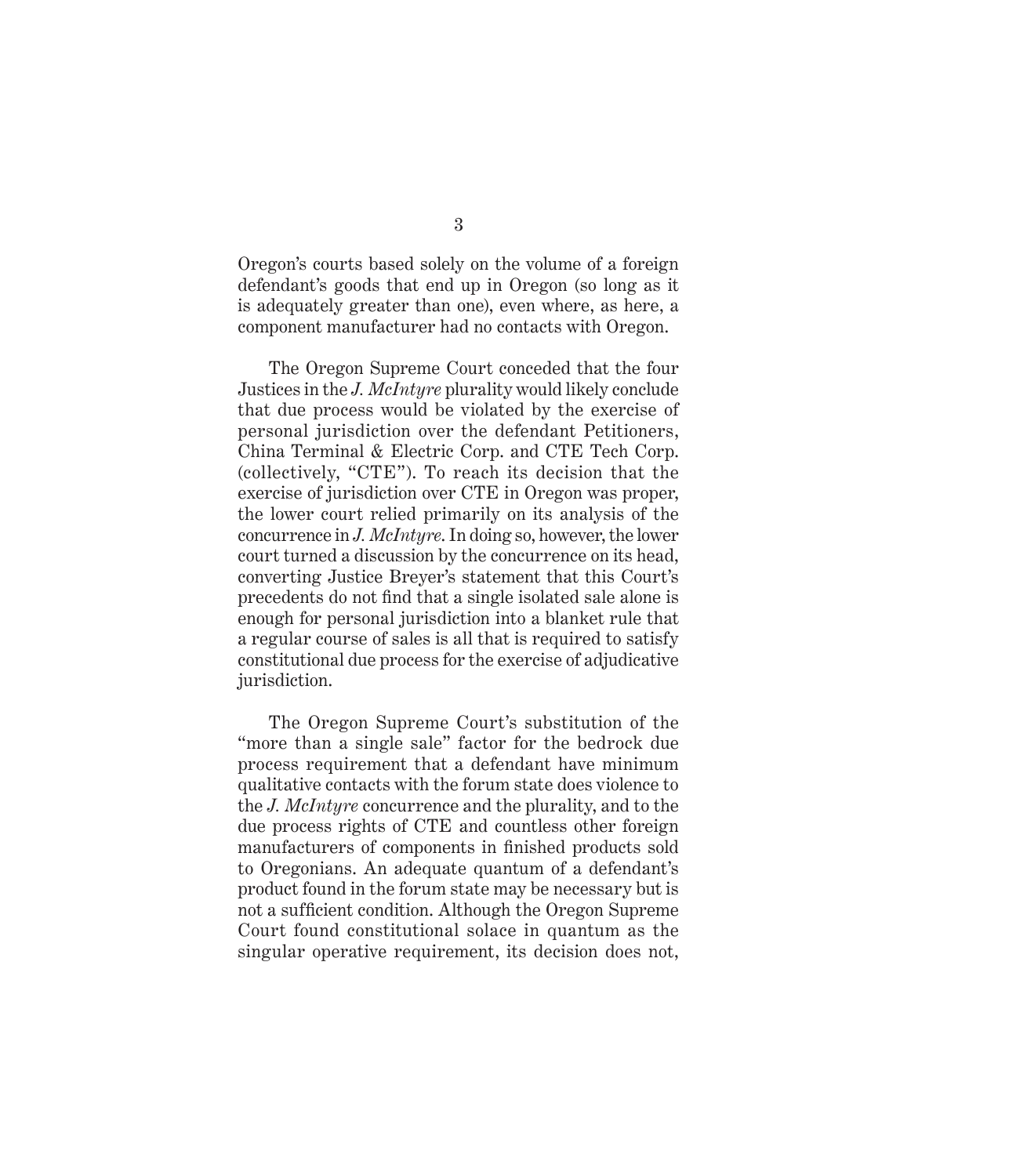on its face and in application, comport with this Court's mandate on remand to the Oregon Supreme Court to consider the entirety of *J. McIntyre*.

Oregon and New Jersey are both sovereign states of the United States whose courts are obligated to afford due process protections to foreign defendants before exercising personal jurisdiction over them. In *J. McIntyre*, the highest court of New Jersey, impatient that this Court had not altered the law of minimum contacts for 24 years following *Asahi Metal Industry Co. v. Superior Court of California*, 480 U.S. 102 (1987), to accommodate perceived changes in global commerce, formulated its own personal jurisdiction doctrine, which was soundly rejected by this Court. In this case, the highest court of Oregon has demonstrated its impatience with the re-affirmation in *J. McIntyre* of this Court's personal jurisdiction jurisprudence as it stood before *Asahi*. The effect is the same: both courts changed what this Court decided are the rights of putative defendants to face justice only where they have voluntarily established a connection with the forum state. If allowed to stand, the decision below would require any component product manufacturer whose products make their way into Oregon to submit to Oregon's jurisdiction provided only that the quantity of those products reaching Oregon, by any means, is at some level sufficiently above one. Contorting the Constitution to permit the exercise of jurisdiction over a foreign defendant that had no contact with the forum state or expectation that its products would end up there is a result that both the plurality and the concurrence rejected in *J. McIntyre*.

The Oregon Supreme Court was wrong and its *sub silentio* rejection of the full extent of the *J. McIntyre*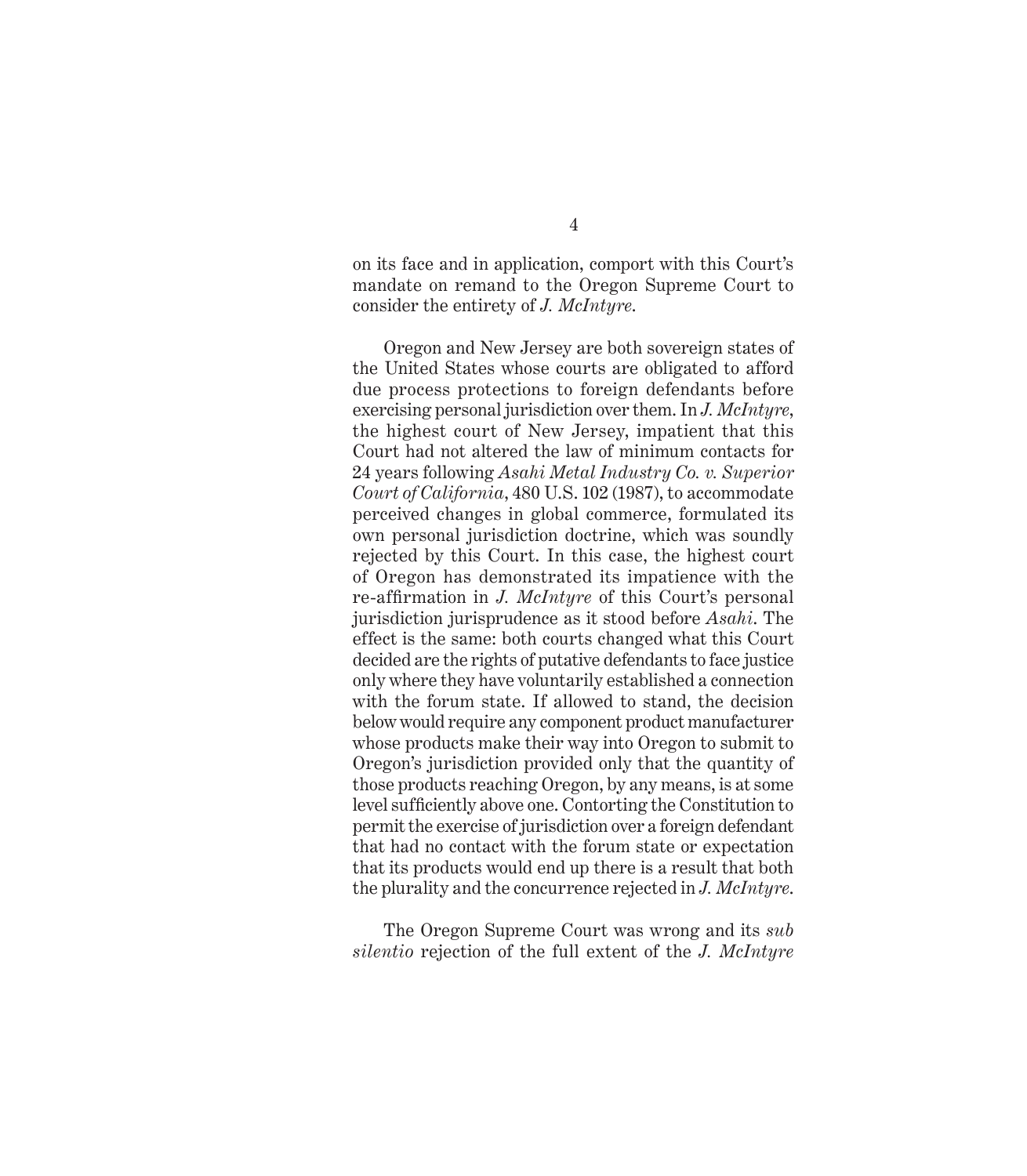concurrence under the guise of taking it into account invokes the same concern as the explicit rejection of this Court's precedent by the New Jersey Supreme Court. Summary reversal is warranted because: (1) this case does not involve any "new commerce" considerations reserved against by the concurrence in *J. McIntyre*; (2) the Oregon Supreme Court failed to follow the concurrence, and wrongly held that the quantum of a putative defendant's product that makes its way to Oregon (so long as it is adequately greater than one) is the sole requirement for the exercise of personal jurisdiction; and (3) the result in this case is the same as sought by the New Jersey Supreme Court, where a nationwide distribution system that might lead to products being sold in any state authorized a state court to exercise adjudicative jurisdiction over the product's manufacturer. In *J. McIntyre*, this Court confirmed that such a result is unconstitutional.

#### **ARGUMENT**

**AFTER REMAND BY THIS COURT, THE OREGON SUPREME COURT FAILED TO GIVE FULL CONSIDERATION TO THE OPINIONS IN** *J. MCINTYRE* **AND VIOLATED PETITIONERS' DUE PROCESS RIGHTS.** 

#### **A. The** *J. McIntyre* **Decision**

In *J. McIntyre Machinery, Ltd. v. Nicastro*, 131 S.  $Ct. 2780$  (2011), six Justices of this Court re-affirmed the longstanding principle that a plaintiff must establish a defendant's purposeful availment of the benefits and protections of a state's laws before that state's courts may lawfully exercise jurisdiction over the defendant.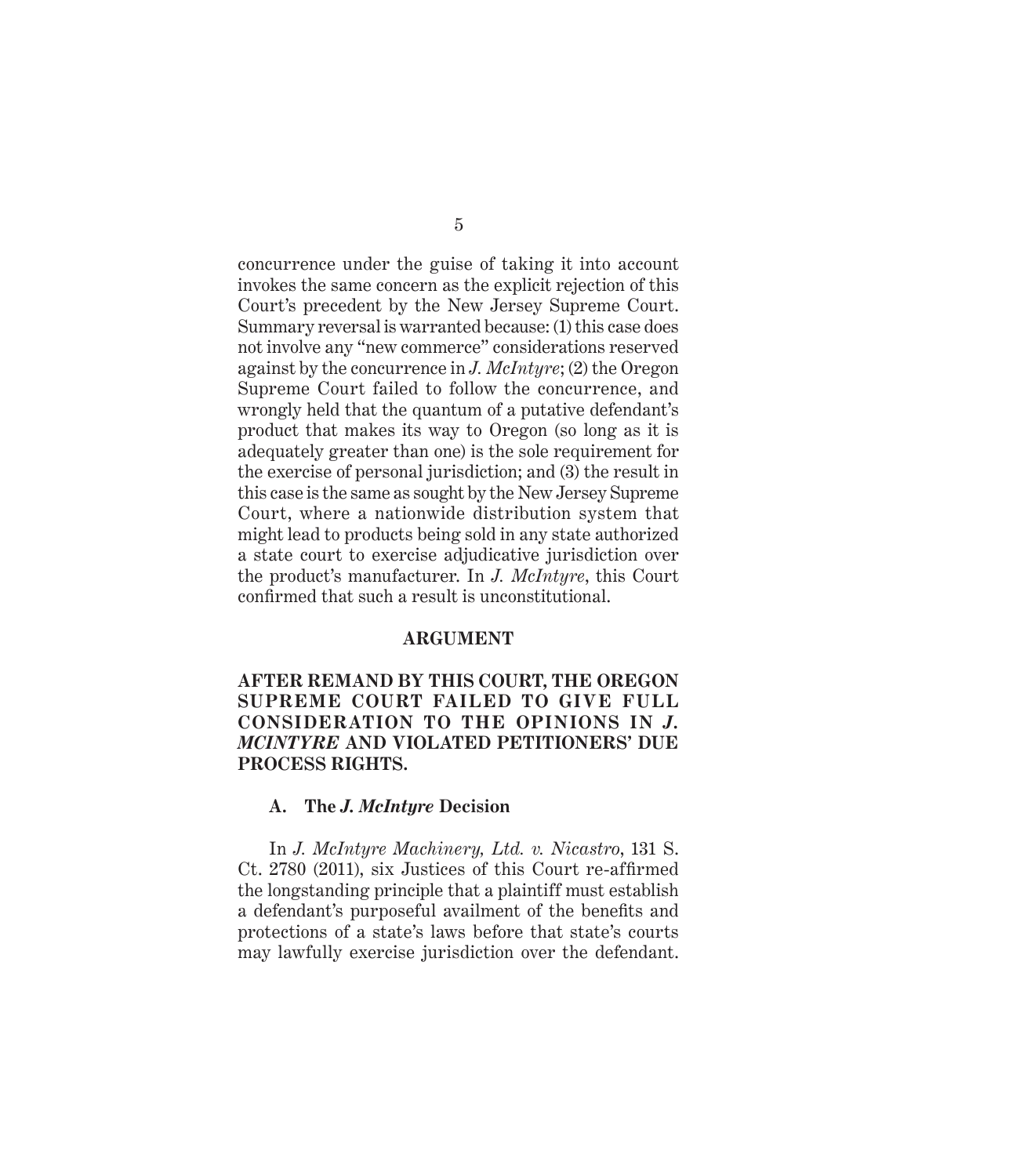Absent the requisite purposeful conduct by the defendant toward the forum state, personal jurisdiction cannot lie, notwithstanding the "metaphor" of the "stream of commerce." *See Goodyear Dunlop Tires Operations, S.A. v. Brown*, 131 S. Ct. 2846, 2854 (2011). This Court concluded that because petitioner J. McIntyre Machinery, Ltd. did not itself have any contacts with New Jersey and, therefore, did not purposefully avail itself of conducting activities within that state, New Jersey's exercise of adjudicative jurisdiction over it was unconstitutional. *J. McIntyre*, 131 S. Ct. at 2790-91 (opinion of Kennedy, J.).

#### **B. The** *J. McIntyre* **Concurrence**

Writing a separate opinion concurring in the judgment, Justice Breyer, joined by Justice Alito, stated that the New Jersey Supreme Court premised its finding of jurisdiction over J. McIntyre upon "a broad understanding of the scope of personal jurisdiction" based on a claim that "'[t]he increasingly fast-paced globalization of the world economy has removed national borders as barriers to trade.'" *J. McIntyre*, 131 S. Ct. at 2791 (opinion of Beyer, J.) (*quoting Nicastro v. McIntyre Mach. Am., Ltd.*, 201 N.J. 48, 52, 987 A.2d 575, 577 (2010)). While conceding that there have been "many recent changes in commerce and communication," adverting particularly to the Web and internet commerce, Justice Breyer stated that the case did not present any of those issues, and concluded that its outcome was determined by application of this Court's precedents. *Id*. (opinion of Breyer, J.). Concerned that those precedents, and the jurisdictional standards they contain, might not adequately address developments in technology and internet-based commerce that could arise in future cases, the concurrence declined to go beyond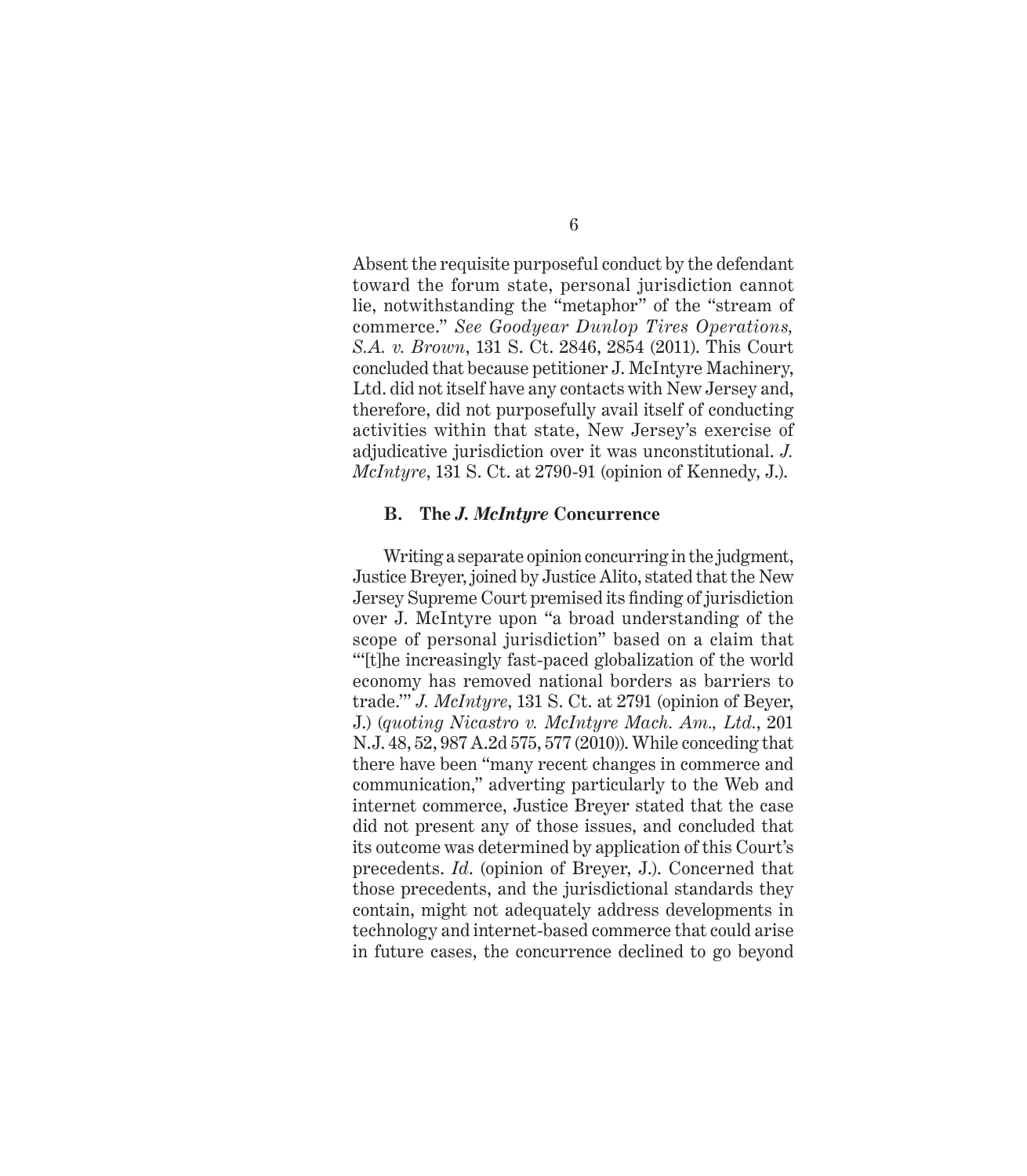what it deemed to be the application of what this Court had previously decided. *Id.* at 2793.

Justice Breyer recounted the facts of the case precisely as found by the New Jersey Supreme Court: (1) J. McIntyre's American distributor had sold and shipped one machine to New Jersey; (2) J. McIntyre wanted the distributor to sell its machines to anyone in this country willing to buy them; and (3) J. McIntyre's representatives attended trade shows in some states, but not in New Jersey. *Id*. at 2791 (*citing Nicastro*, 201 N.J. at 54-55, 987 A.2d at 578-79). Justice Breyer stated that "[n]one of our precedents finds that a single isolated sale, even if accompanied by the kind of sales effort indicated here, is sufficient. Rather, this Court's previous holdings suggest the contrary." *Id*. at 2792 (opinion of Breyer, J.). Invoking each of the plurality opinions in *Asahi*, *supra*, Justice Breyer located in this Court's jurisprudence the principle that a single sale "does not constitute an adequate basis for asserting jurisdiction over an out-of-state defendant, even if that defendant places his goods in the stream of commerce, fully aware (and hoping) that such a sale will take place." *Id.* (*citing Asahi*, 480 U.S. 102 at 111-112, 117 (opinions of O'Connor, J. and Brennan, J.)).

In Part II of the concurrence, following the Part I discussion of the single act doctrine, Justice Breyer stated that the New Jersey Supreme Court's "absolute approach" to personal jurisdiction "abandon[s]" what he identified as "the heretofore accepted inquiry of whether, focusing upon the relationship between 'the defendant, the *forum*, and the litigation,' it is fair in light of the defendant's contacts with that forum, to subject the defendant to suit there." *Id.* at 2793 (*quoting Shaffer v. Heitner*, 433 U.S. 186, 204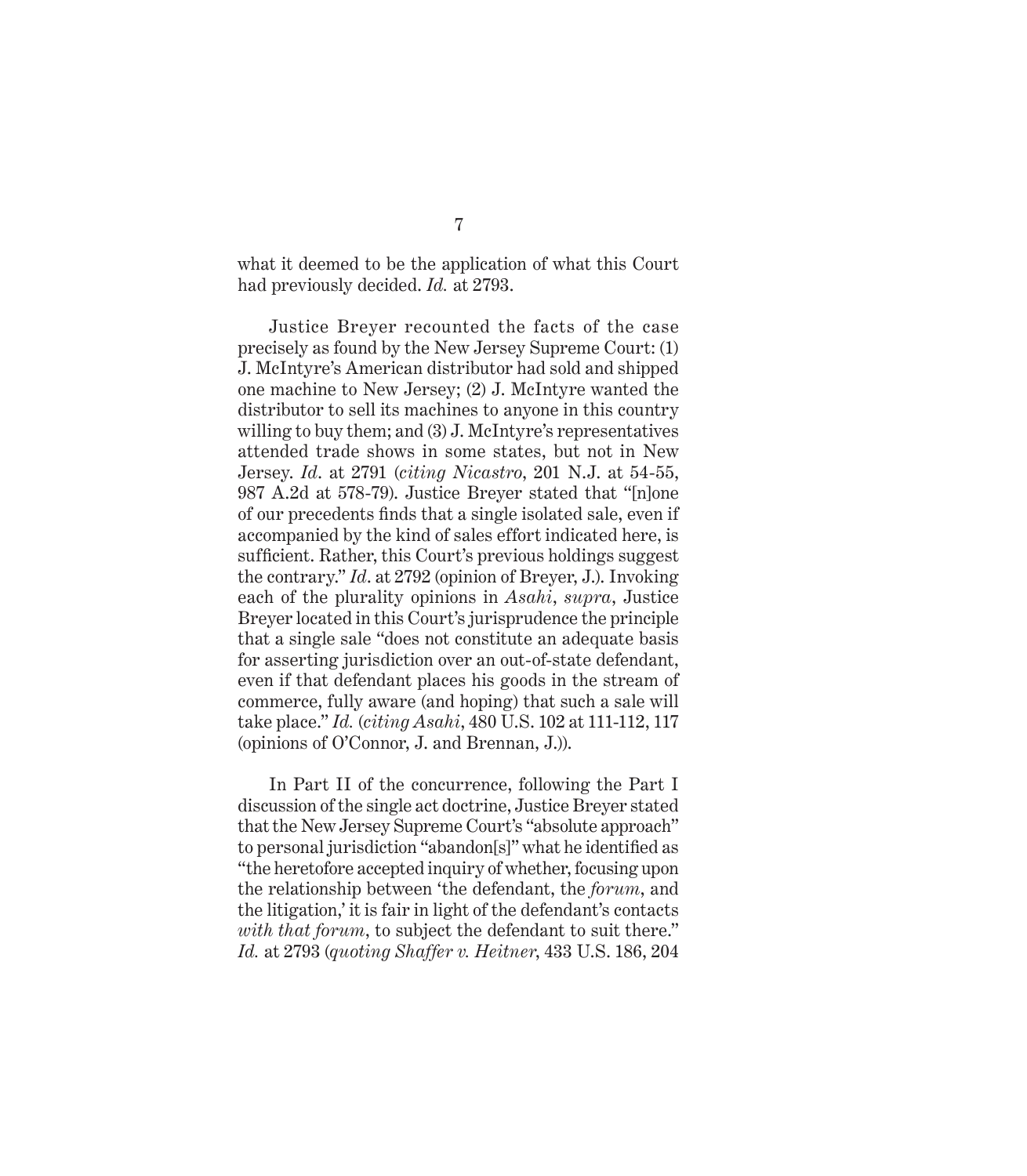(1977)) (emphases added by the concurrence to both its own language and that quoted by it from *Shaffer*). The New Jersey Supreme Court's opinion—based as it was on nothing more than the occurrence of a product-based accident in the forum state—would allow a defendant's amenability to suit to travel with the chattel, a result rejected by this Court in *World-Wide Volkswagen Corp. v. Woodson*, 444 U.S. 286, 296 (1980). Such an approach cannot be reconciled with this Court's longstanding recognition of "the constitutional demand for 'minimum contacts' and 'purposeful availment,' each of which rest upon a particular notion of defendant-focused fairness." *J. McIntyre*, 131 S. Ct. at 2793 (citation omitted).

No fair reading of Justice Breyer's concurrence would conclude that the volume of products that make their way into the forum state is enough, in and of itself, for a constitutionally permissible exercise of personal jurisdiction by a state court over a foreign product manufacturer; such a reading would render Part II of the concurrence a nullity.

## **C. The** *J. McIntyre* **Plurality and Concurrence, Compared**

The core of the difference between the *J. McIntyre* plurality and concurring opinions is found not in their fundamental analyses of this Court's precedent, which were consistent, but rather in the conclusions they reached about the law's applicability to contemporary and evolving commercial practices. The plurality concluded that the common law development of the law of specific jurisdiction is a sufficiently supple mechanism to "clarify the contours" of [the] principle" derived from Justice O'Connor's opinion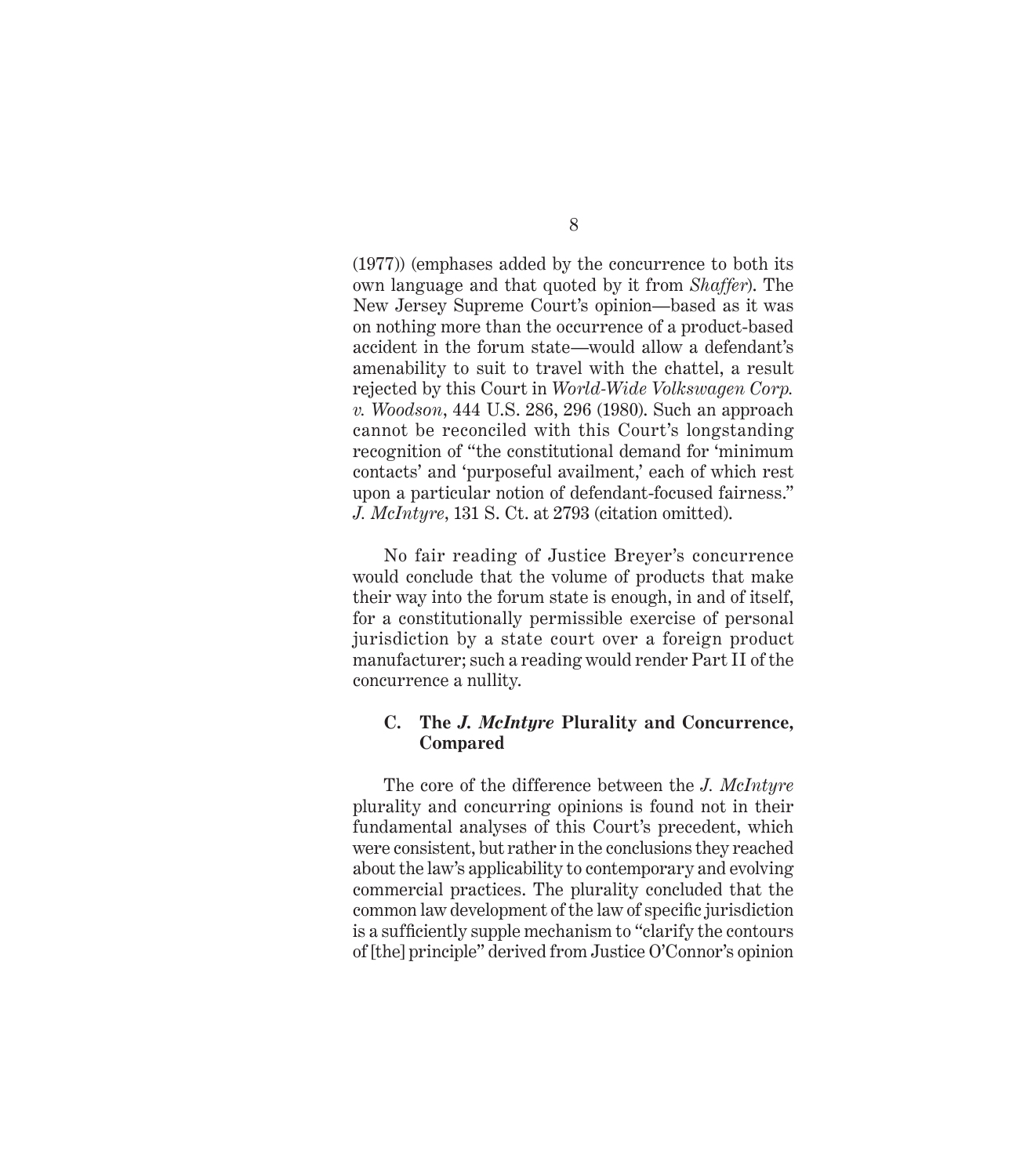in *Asahi*, taking into account both a "defendant's conduct and the economic realities of the market the defendant seeks to serve." *Id*. at 2790. Thus, the general rule of specific jurisdiction announced by the plurality can meet future conditions, be they Web-based contacts or some other market circumstance yet to be developed.

The concurrence, on the other hand, concluded that the contingencies are too great to settle finally on a jurisprudential rule that finds application through common law development. *Id*. at 2794. The contingencies, which the concurrence described generally as "modern concerns," are identified by example as having to do with contemporary forms of Web-based commerce, none of which were implicated in *J. McIntyre*, as they are not in the instant case. *Id*. at 2792-93. As in *J. McIntyre,* this case concerns things that are shipped from overseas to Ohio and later sold by a third party from Ohio to the forum state.

The concurrence states that it is not fashioning jurisprudence, but rather finding it. Yet, even as it locates principles in this Court's precedents, because formulating a rule in new language is too fraught with uncertainty in the face of modern circumstances, the concurrence issues a warning that unless and until such contingencies require a change in the law, it will stay where it is, firmly rooted in defendant's contacts with the forum. As the concurrence states: any change in the law purportedly based upon "contemporary commercial circumstances," must be derived from "considerations [that] are relevant to any change in present law . . .." *J. McIntyre*, 131 S. Ct. at 2794 (opinion of Breyer, J.). The New Jersey Supreme Court pronounced that "[t]oday, all the world is a market,"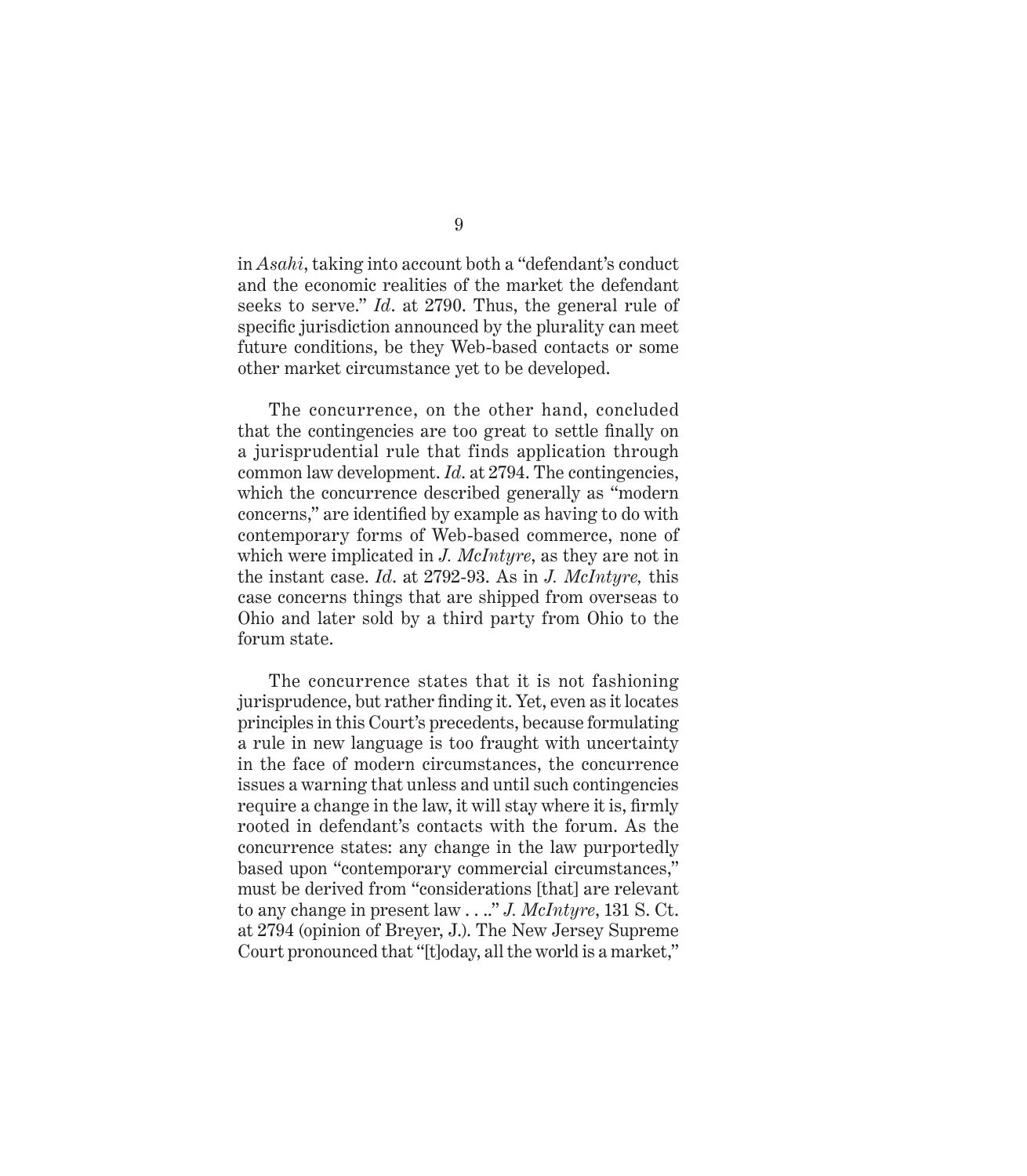*Nicastro*, 201 N.J. at 52, 987 A.2d at 577, but generalities, as this Court found in *J. McIntyre*, are insufficient to justify a change in the law.

But even as the concurrence merely locates the law, rather than purporting to pronounce it, its analysis richly synthesizes this Court's precedents, embracing earlier pronouncements that are quite consistent with the statements of the plurality. The concurrence, always taking care only to find the principles in precedent, fairly states the following: First, one product sale is not enough. *J. McIntyre*, 131 S. Ct. at 2792. Second, the accepted inquiry is to focus on the relationship among the defendant, forum and litigation "in light of the defendant's contacts *with that forum*," and find jurisdiction if and only if the "constitutional demand for 'minimum contacts' and purposeful availment" are met. *Id.* at 2793 (emphasis in original). Third, special care must be taken when the defendant is foreign. *Id*. at 2793-94. Fourth, the constitutional demand for minimum contacts and purposeful availment "rest[s] upon a particular notion of defendant-focused fairness," which fairness may be violated by dragging a defendant into a jurisdiction, with its particular laws and procedures, where the defendant has had no purposeful contact. *Id*. at 2793. Finally, don't tamper with the law of personal jurisdiction without a reason that has a direct relevance to the principles at stake. *Id*. at 2792-93.

### **D. The Oregon Supreme Court's Failure to Consider the Second Prong of the** *J. McIntyre* **Concurrence**

After this Court granted CTE's petition for certiorari, vacated the lower court's order, and remanded for further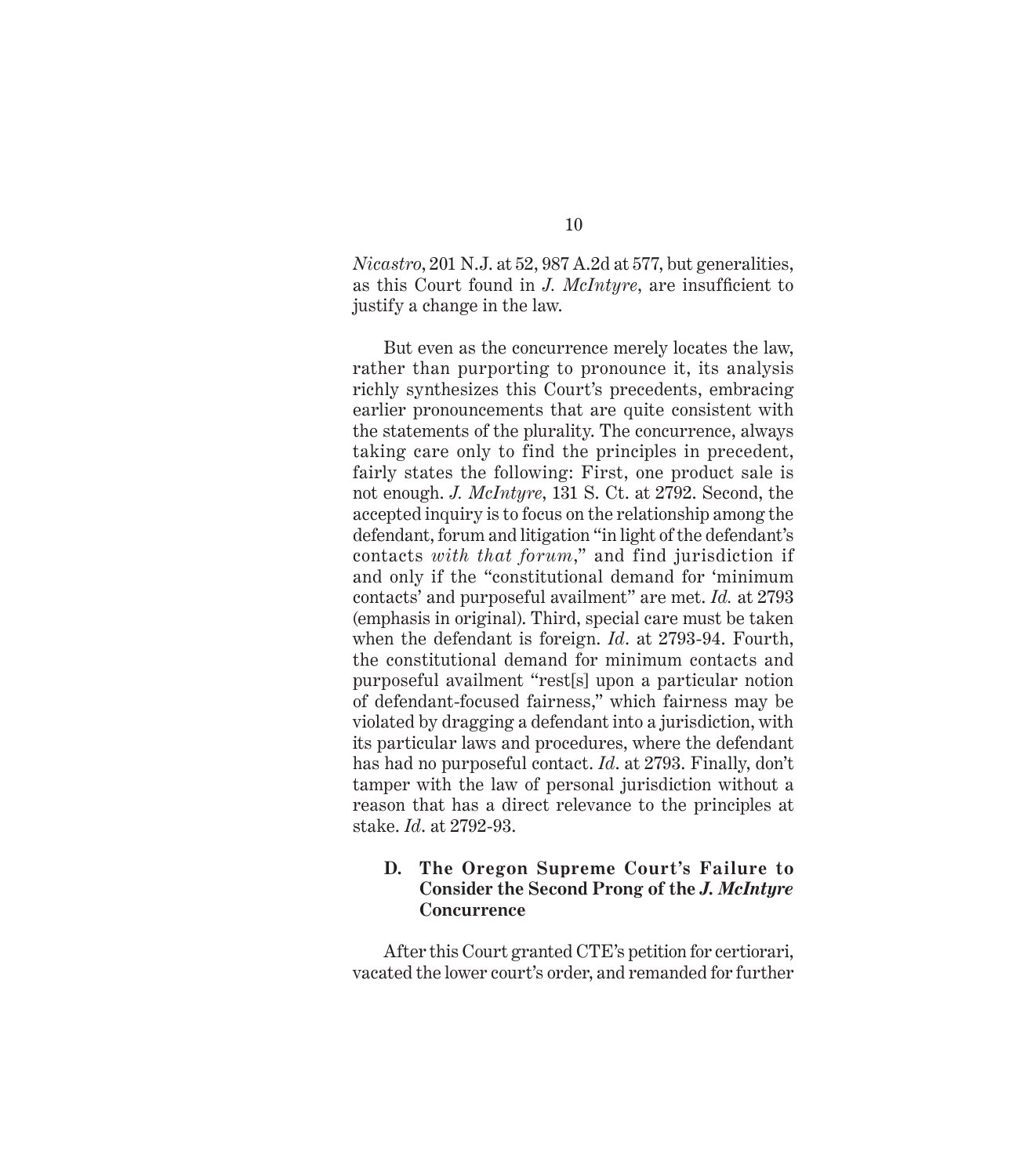consideration in light of *J. McIntyre*, the Oregon Supreme Court reaffirmed its earlier determination that personal jurisdiction existed.

In its analysis of *J. McIntyre*, the Oregon Supreme Court concluded that if the plurality opinion by Justice Kennedy and joined in by three other Justices was "controlling, it might be difficult for plaintiff to show that, on this record, CTE's contacts with Oregon were sufficient to establish jurisdiction over it." (Pet. App. 19a). Having effectively conceded that four of the six Justices who joined in the reversal in *J. McIntyre* would not support its exercise of jurisdiction over CTE, the Oregon Supreme Court was left to rely upon the concurrence to support its decision.

This is not the only constraint on the Oregon Supreme Court: the facts here are virtually the same as those in *J. McIntyre*. In both cases, the defendants were foreign manufacturers that had no contacts with the forum state, the defendants' products (a metal shearing machine in *J. McIntyre* and component part battery chargers here) were sold and shipped directly to Ohio, not the forum state, and third parties not within the defendants' control transferred the defendants' products into the forum state. And in each case, the sale or sales of the foreign manufactured product into the forum state by the third party constituted the sole connection with the forum state. "Otherwise, CTE had no contacts with Oregon." (Pet. App. 9a); *and see J. McIntyre*, 131 S. Ct. at 2790 (the New Jersey Supreme Court "... could 'not find that J. McIntyre had a presence or minimum contacts in this State–in any jurisprudential sense–that would justify a New Jersey court to exercise jurisdiction in this case.'") (*quoting Nicastro*, 201 N.J. at 61, 987 A.2d at 582). Even the dollar amount of sales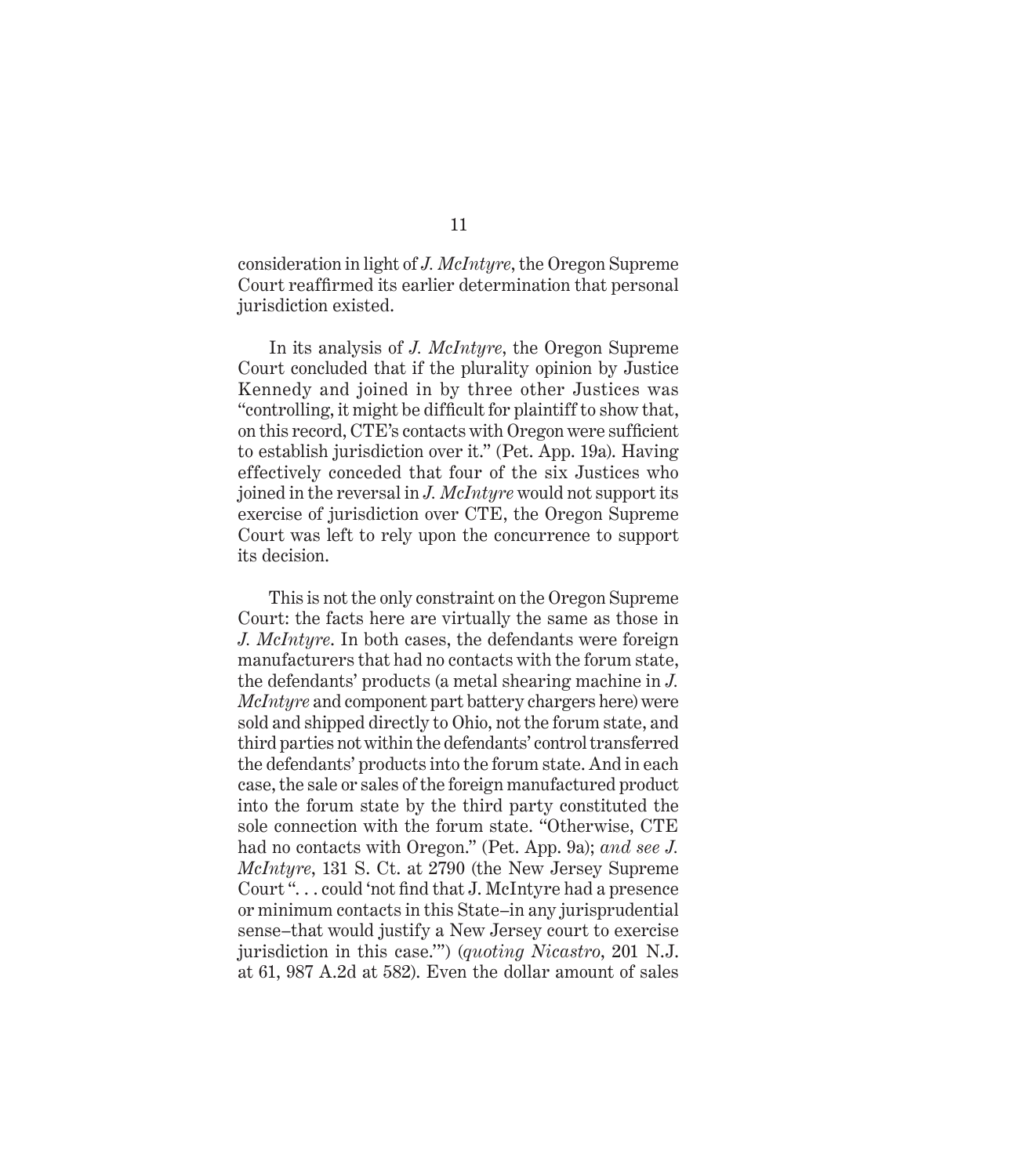was nearly the same in each case. The invoice amount for the metal shearing machine sold into New Jersey by the Ohio corporation was \$24,900.00, *id*. at 2795 (Ginsberg, J., dissenting), and "CTE received approximately \$30,929 from Invacare for the battery chargers that Invacare provided to Oregon purchasers." (Pet. App. 9a).

Upon those facts, and claiming authority from Justice Breyer's concurring opinion, the Oregon Supreme Court held: "[T]he volume of sales in this case was sufficient to show a 'regular course of sales' and thus establish sufficient minimum contacts for an Oregon court to exercise specific jurisdiction over CTE." (Pet. App. 19a). There are only two factual distinctions between *J. McIntyre* and this case: (1) that J. McIntyre manufactured the entirety of the product that was sold to Ohio and then re-sold into New Jersey, and CTE manufactured only a component part of a wheelchair; and (2) that only one of J. McIntyre's product found its way into New Jersey, while 1,102 wheelchairs sold by their Ohio manufacturer into Oregon over two years came with CTE battery chargers. It is upon the latter distinction that the Oregon Supreme Court solely relied.

To support its exercise of personal jurisdiction over CTE, the Oregon Supreme Court distorted the *J. McIntyre*  concurrence's reasoning in two fundamental ways. First, it elevated Justice Breyer's recognition of the "single sale" doctrine to be the sole requirement for the sufficiency of minimum contacts. The Oregon Supreme Court held that the concurring opinion was based only on the absence of "evidence of a 'regular ... flow' or 'regular course' of sales in New Jersey (or, in the absence of that evidence, evidence of 'something more' . . .)." (Pet. App. 16a).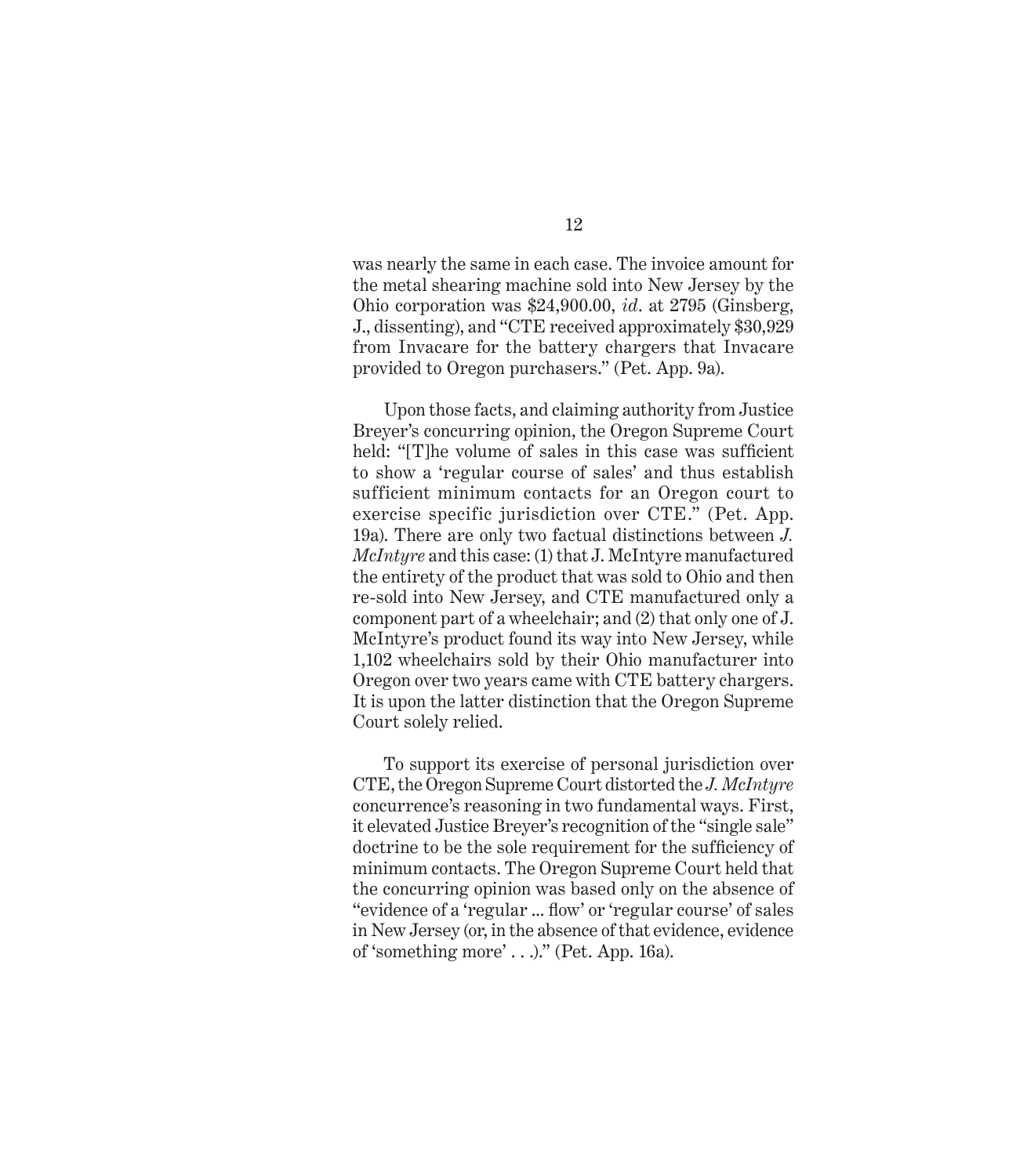Second, it ignored those aspects of Justice Breyer's reasoning that upheld the separately imposed requirements of purposeful availment and minimum contacts which serve to guarantee "defendant-focused fairness." Mistaking a partial aspect of Justice Breyer's inquiry for the whole, the Oregon Supreme Court based its exercise of personal jurisdiction over CTE on the sale, by another manufacturer, "of 1,100 of CTE's battery chargers [included in the other manufacturer's electric wheelchairs] within Oregon over a two-year period." In the opinion of the lower court, this volume of sales showed a "'regular ... flow' or 'regular course' of sales in Oregon." (Pet. App. 19a) (*citing J. McIntyre*, 131 S. Ct. at 2972 (opinion of Breyer, J.)). Thus, for the sole reason that CTE sold a larger quantity of products to Ohio that later made their way into the forum state than did J. McIntyre, the Oregon Supreme Court concluded that the jurisdictional test was satisfied.

In rejecting a single product sale as a sufficient basis for jurisdiction, the *J. McIntyre* concurrence did not substitute a showing of a larger quantity of a defendant's products making their way into the forum for the required showing that a defendant have purposeful minimum contacts with the forum. Certainly, Justice Breyer found in this Court's precedents that more than a single isolated sale is not enough to ground specific jurisdiction. But the concurrence never states that selling some number greater than one of a product into the forum is enough. For Justice Breyer, adherence to this Court's precedents means that the sale of an adequate number of products into the forum state is a necessary condition for finding jurisdiction over a foreign defendant. However, that condition is not, in and of itself, sufficient to find personal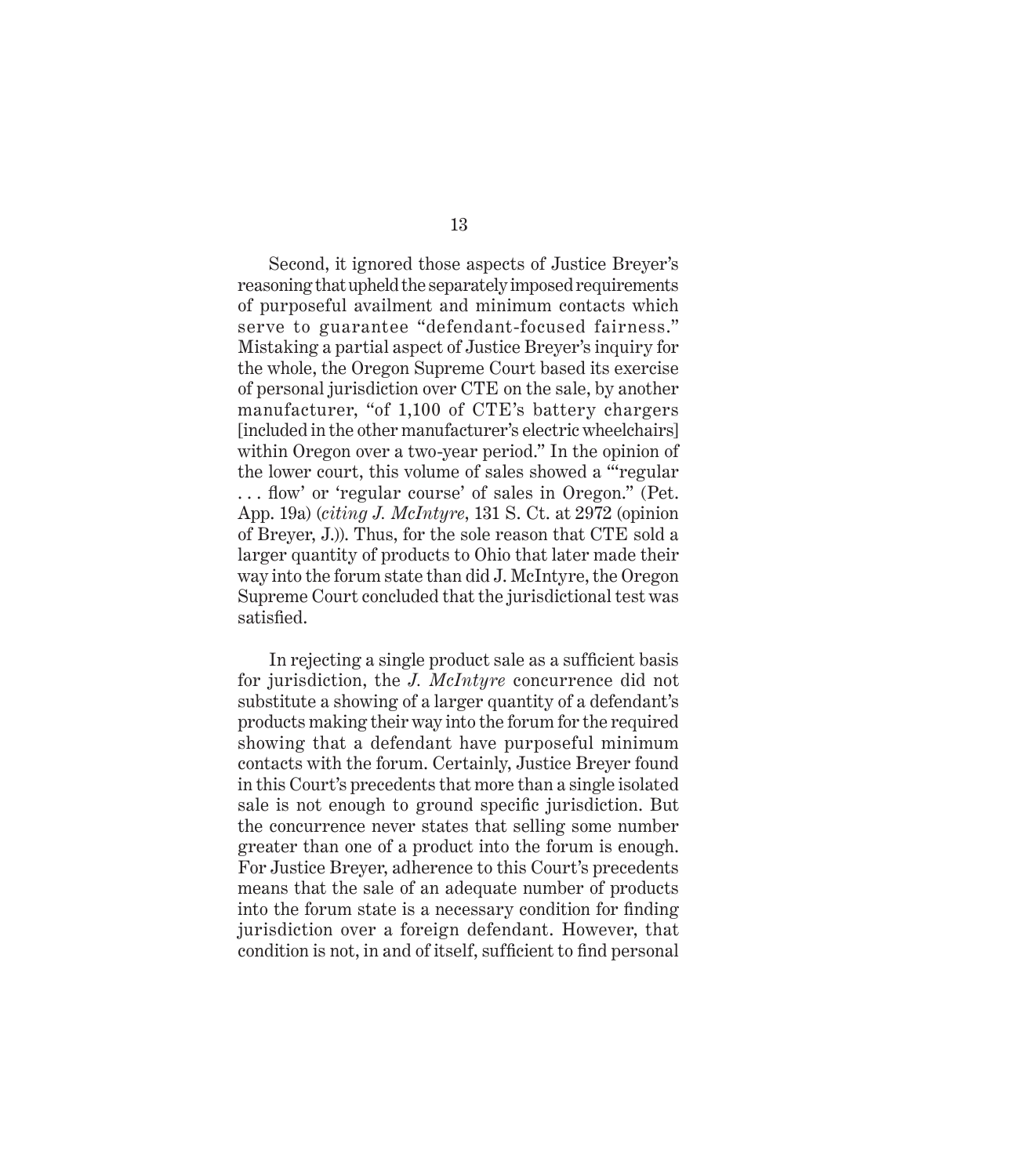jurisdiction. As held by the *J. McIntyre* concurrence and plurality, purposeful contacts by the defendant, not a third party, with the forum are *also* required. *J. McIntyre*, 131 S. Ct. at 2790-91 (opinion of Kennedy, J.); *id*. at 2793 (opinion of Breyer, J.).

The Oregon Supreme Court also failed to undertake a close reading of the use of precedents by the *J. McIntyre* concurrence. The lower court plucks from the concurrence a quotation from Justice Brennan in *Asahi* concerning "regular flow" and from Justice Stephens in the same case about "regular course of dealing." *Id*. at 2792. Both of these references were employed by the concurrence, along with Justice O'Connor's "something more" language from her opinion in *Asahi*, merely to demonstrate that the single sale doctrine was supported by precedent. The Oregon Supreme Court uses the quoted phrases from the opinions of Justice Brennan and Justice Stephens in *Asahi* for its holding that the regular course of sales is sufficient to find personal jurisdiction, finding that only where such evidence is completely absent should an Oregon court look to Justice O'Connor's "something more" language, even though that language is quoted in the same passage by the concurrence.

Part II of the *J. McIntyre* concurrence states that the due process test for personal jurisdiction compels inquiry into the quality of a defendant's contacts with the forum state: that the Constitution demands minimum contacts and purposeful availment "each of which rest upon a particular notion of defendant-focused fairness." *Id*. at 2793 (*citing Shaffer v. Heitner*, 433 U.S. 186, 204 (1977) and *World-Wide Volkswagen*, 444 U.S. at 296). Justice Brennan, whose language in *Asahi* is cherry-picked by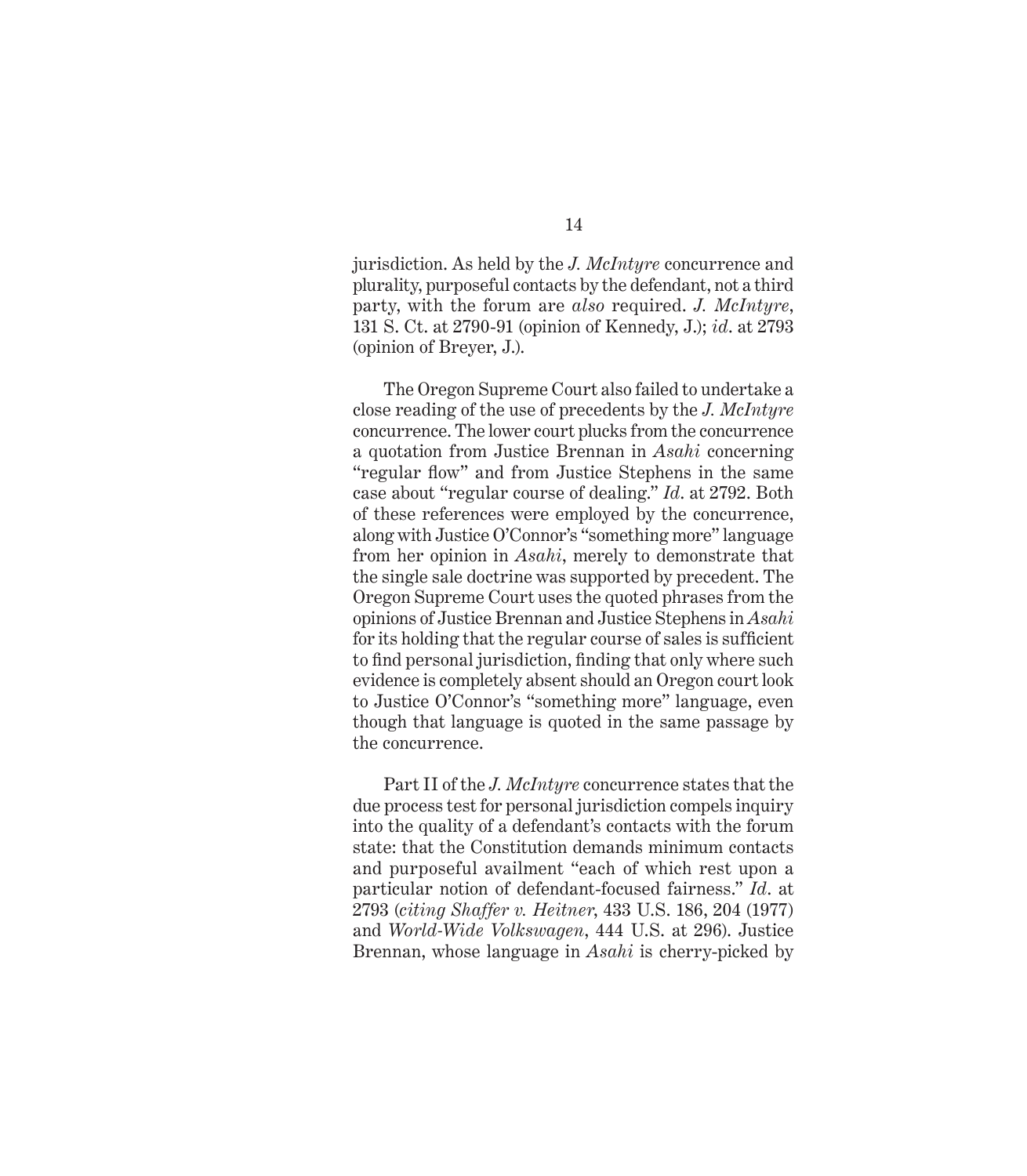the Oregon Supreme Court from the concurrence in *J. McIntyre* to provide authority for its holding in this case, dissented in both *Shaffer* and *World-Wide Volkswagen*. In those dissents, Justice Brennan made it clear that he would have abandoned *International Shoe Co. v. Washington*, 326 U.S. 310 (1945), and forum state contacts, and focused instead on the plaintiff. That approach is, in operation and effect, the position taken by the Oregon Supreme Court. But the concurrence in *J. McIntyre* pointedly rejects that view, as it employs as precedent with continuing authority the two cases in which Justice Brennan presented his opposite view.

It may be that the overhang of nearly a quarter century of lack of clarity after *Asahi* will continue to cause lower courts to invade the rights of putative defendants, including those from other countries. But clarity is not absent in this case. In *J. McIntyre*, this Court, in what is plain language and pointed use of precedent, provided guidance that the Oregon Supreme Court has ignored. For this reason, this Court should grant the petition and summarily reverse.